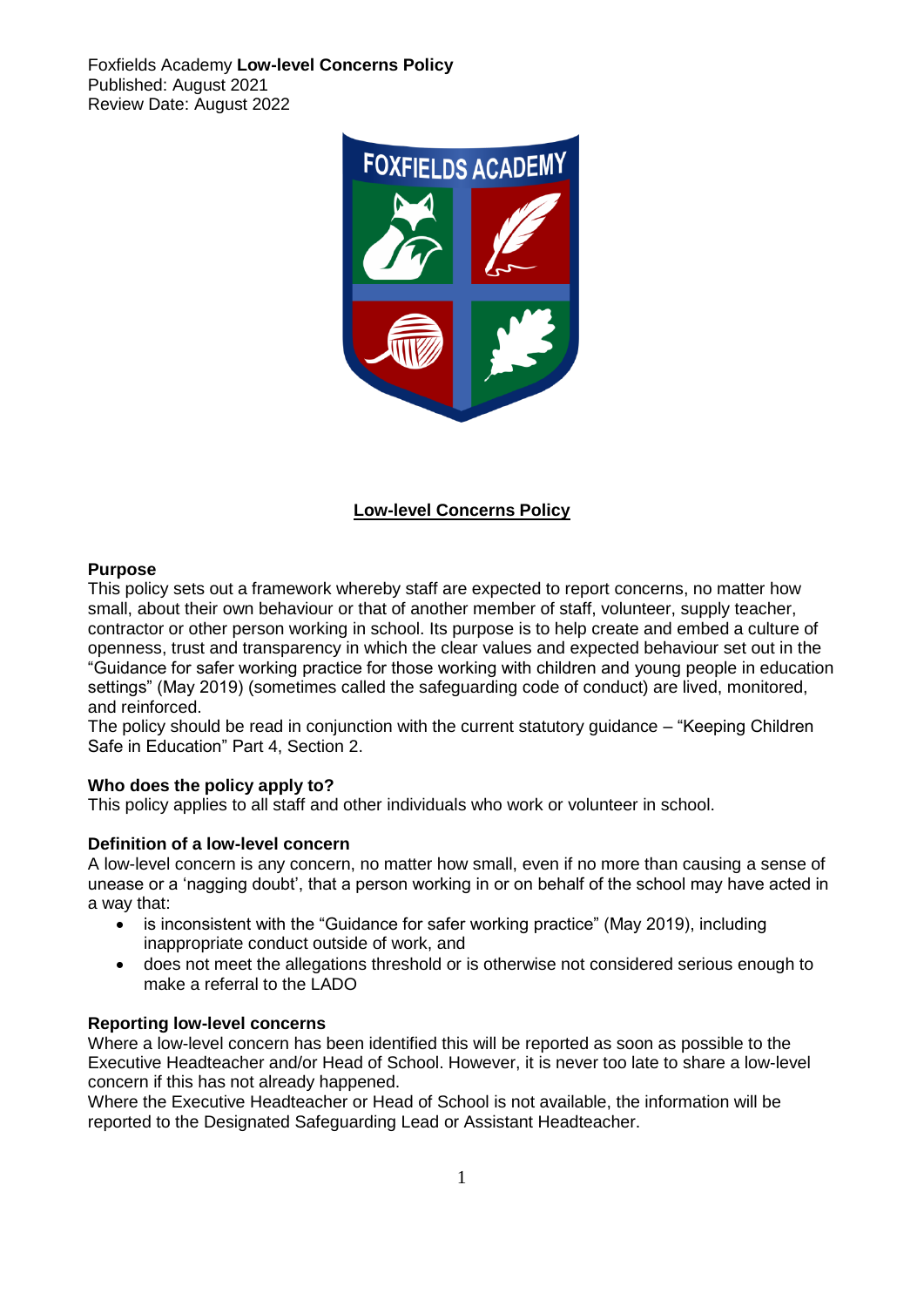Low-level concerns about the Designated Safeguarding Lead will be reported to the Head of School and those about the Head of School will be reported to the Executive Headteacher. A lowlevel concern about the Executive Headteacher will be reported to the Director of Safeguarding & Wellbeing and the Director of Education.

Where the low-level concern has been reported to the Designated Safeguarding Lead, they will inform the Executive Headteacher and Head of School of the details as soon as possible.

#### **Recording concerns**

A summary of the low-level concern should be written down, signed, timed, dated and shared by the person bringing the information forward.

Where concerns are reported verbally to the head of school a record of the conversation will be made by the head of school which will be signed, timed, and dated.

#### **Responding to low-level concerns**

Where a low-level concern has been raised this will be taken seriously and dealt with promptly. The Executive Headteacher/Head of School will:

- Speak to the person reporting the concern to gather all the relevant information
- Speak to the individual about the concern raised to ascertain their response, unless advised not to do so by the LADO or Police (HR advice may also need to be taken).
- Where necessary further investigation will be carried out to gather all relevant information. This may involve speaking to any potential witnesses.
- The information reported and gathered will then be reviewed to determine whether the behaviour,

i) is consistent with the "Guidance for safer working practice for those working with children and young people in education settings" (May 2019): no further action will be required,

ii) constitutes a low-level concern: no further action is required, or additional training/guidance/support may be required to rectify the behaviour via normal day to day management processes. The employee should understand that failure to improve or a repeat of the behaviour may lead to further action being taken, e.g. either via the Performance Management Policy or Disciplinary Policy.

iii) is serious enough to consult with or refer to the LADO: a referral should be made to the LADO and advice taken from HR. In this case the school's Managing Allegations procedure within the Safeguarding Policy and Disciplinary Policy will be followed.

iv) when considered with any other low-level concerns that have previously been raised about the same individual, should be reclassified as an allegation and referred to the LADO or Police: a referral should be made to the LADO and advice taken from HR. In this case the school's Managing Allegations procedure within the Safeguarding Policy and Disciplinary Policy will be followed.

• Records will be made of, i) all internal conversations including any relevant witnesses, ii) all external conversations eg with the LADO iii) the decision and the rationale for it, iv) any action taken

# **Can the reporting person remain anonymous?**

The person bringing forward the concern will be named in the written record. Where they request to remain anonymous this will be respected as far as possible. However, there may be circumstances where this is not possible e.g. where a fair disciplinary investigation is needed or where a later criminal investigation is required.